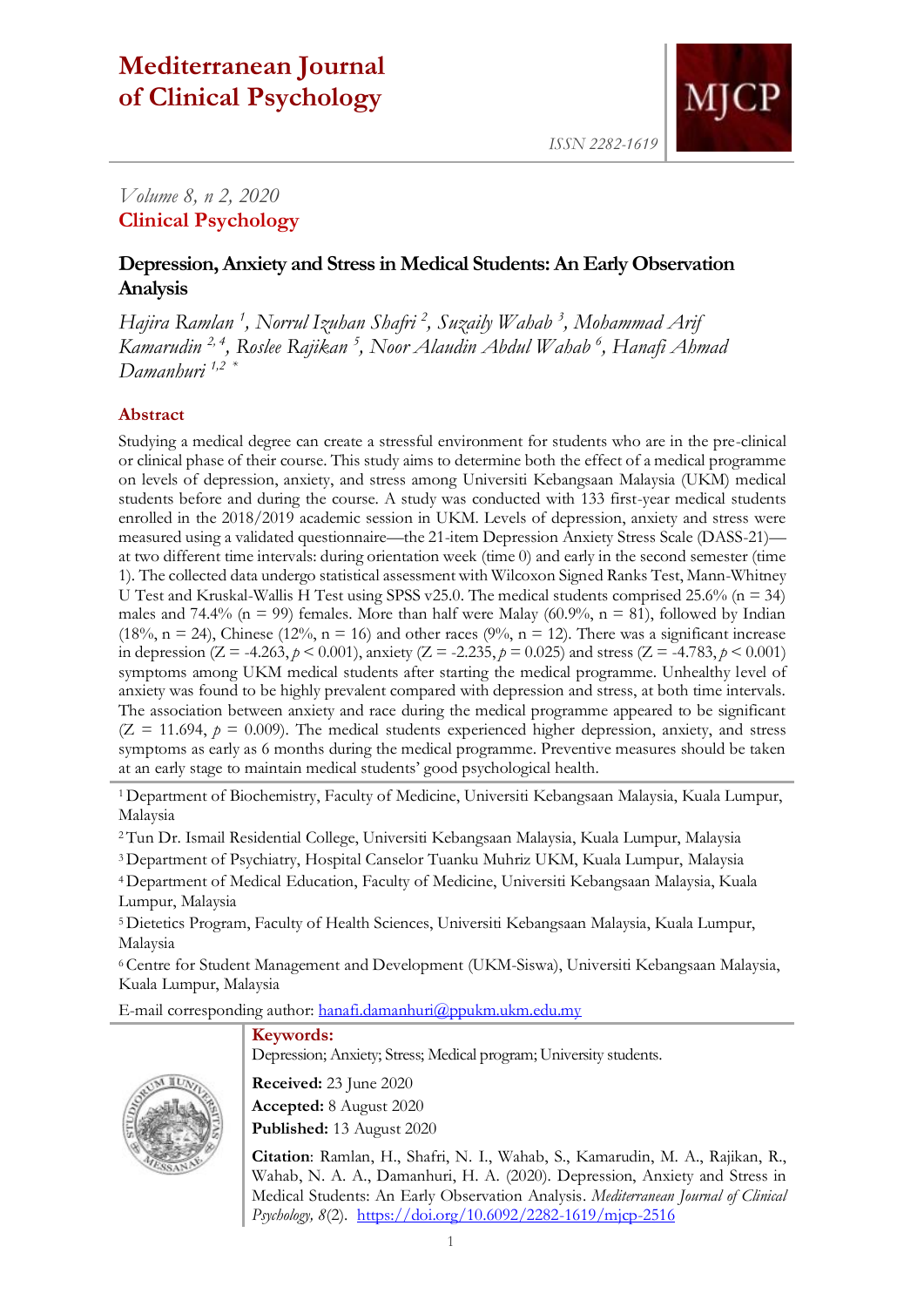#### **1. Introduction**

Medical study programmes in various public and private universities aim to train and produce competent and highly professional medical doctors to the benefit of the healthcare system. With such programmes requiring continuous focus and hard work for the whole five years, medical students tend to develop mental health problems during their studies (Dendle et al., 2018; Moutinho et al., 2017). These mental health problems include psychological stress, anxiety, depression, sleep pattern disorders, burnout, eating disorders and potentially hazardous alcohol use (Pacheco et al., 2017). When comparing to non-medical students, a study found that medical student had higher prevalence of depression while another studies reported lower prevalence of depression among medical students (Bacchi & Licinio, 2014). In addition, stress levels were found to be higher in medical students (Al-Dabal et al., 2010; Jafri et al., 2017; Seedhom et al., 2019). Medical students were at higher risk of physical and mental health problems than nonmedical students due to the greater exposure to academic stress (Al-Dabal et al., 2010). Depression is a mood disorder characterised by loss of interest, feelings of sadness, hopelessness and worthlessness, changes in appetite and thoughts of suicide (NIMH, 2018). Anxiety is defined as a painful or apprehensive uneasiness of mind, usually concerning an impending or anticipated illness (Merriam-Webster, 2012); anxiety is a normal response to a challenge, but at a severe level it can be unhealthy. Stress is how a person mentally and physically reacts to circumstances that are considered difficult or challenging (Beckner, 2004). There are numerous studies identifying the prevalence of depression, anxiety and stress among university students, especially those undertaking a medical course. Depression, anxiety and stress have been found to be highly prevalent among medical students in various countries, including Nepal (Adhikari et al., 2017), Syria (Saadi et al., 2017) and Pakistan (Jafri et al., 2017). In Malaysia, extensive longitudinal and cross-sectional studies have been conducted across public and private universities to assess the prevalence of depression, anxiety, stress and associated factors among medical students (Fuad et al., 2015, 2016; Yusoff et al., 2010, 2013b). Recent publications have highlighted the relevance of psychological factors for the onset of medical conditions that worsened the quality of life (Martino et al., 2019; Merlo, 2019).

The mental health of medical students is influenced by sociodemographic variables including race, gender, marital status and family income. Some studies have reported an association between gender and depression (Fuad et al., 2015; Yusoff et al., 2013a), while others have found none (Fuad et al., 2016).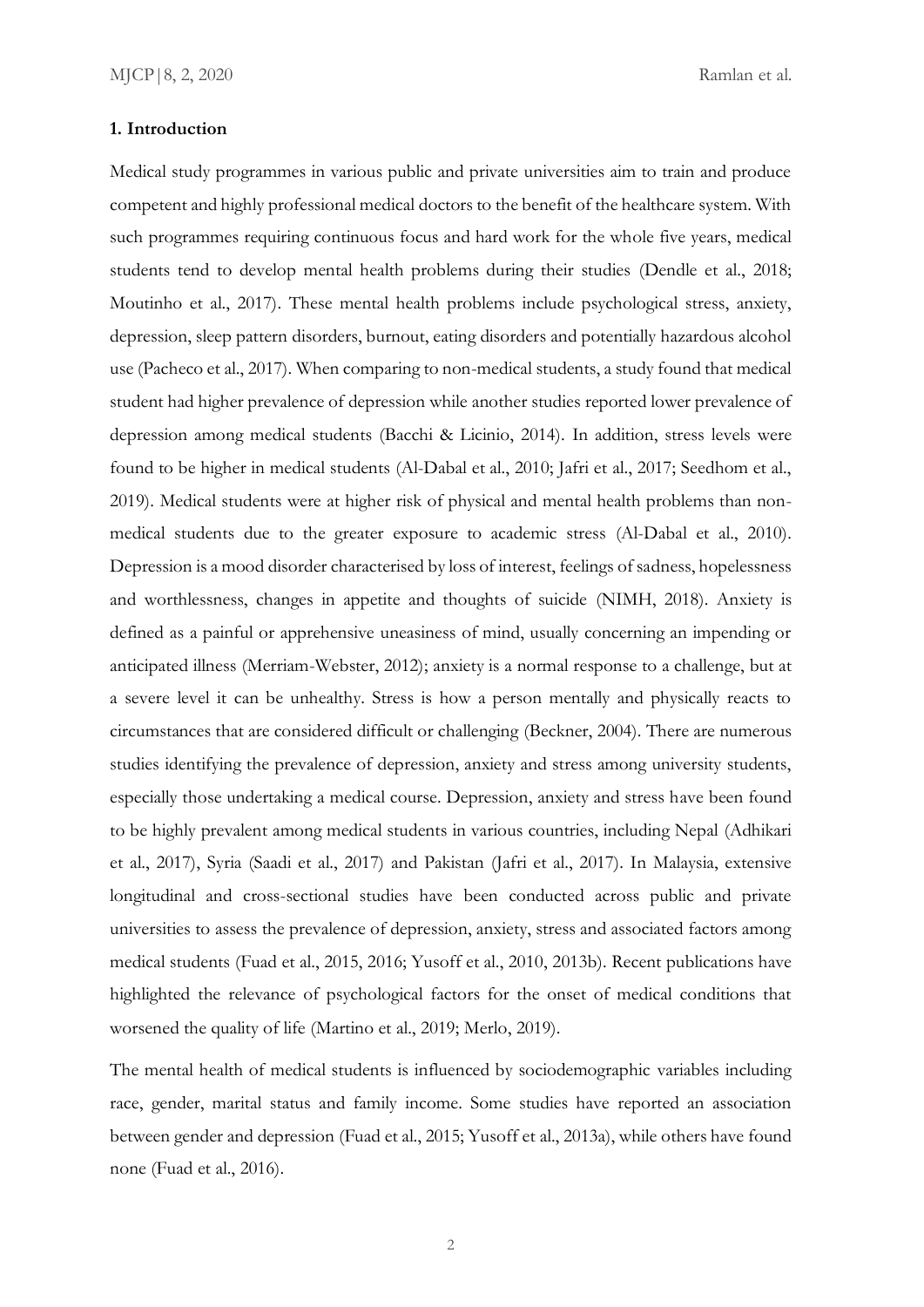Students whose parents are highly educated and those whose families have higher incomes have been found to be less likely to suffer from psychological distress (Ibrahim et al., 2013; Islam et al., 2018; Yusoff et al., 2013a). According to another study, 75.6% of medical students perceived their stress to be due to their studies (Jafri et al., 2017). Academic-related stressors include exams, failure to achieve, poor time management, the large amount of content to be learnt, poor marks and the desire to do well (high self-expectations) (Khan et al., 2010; Kulsoom & Afsar, 2015; Yusoff et al., 2010). In addition, social issues, such as the death of loved one, relationship problem and home and family disharmony, can affect psychological health (Fuad et al., 2015; Khan et al., 2010; Robert, 1994).

Besides socio-economic status, psychological profiles appear to be the pushing factor for choosing medical profession, even though this career is well known to be difficult (Millan et al., 2005). The psychological profiles include a strong valuation of the humanistic aspects of medicine; openness to new experiences; a critical need for fulfilment in their careers; and conscious and unconscious desires to help people. Caring work like medical doctors is strongly characterized by the provision of reparative activities, involving internal goodness to repair damage in others. This challenges self-image and may trigger depressive and anxiety levels (Caputo et al., 2019, 2020; Millan et al., 2005).

Students suffering from poor mental health are likely to experience its negative consequences in personal, professional and academic matters (Abdullah et al., 2017; Jafri et al., 2017). Personal consequences can include having broken relationships, a decline in physical health, substance abuse and suicide (Dyrbye et al., 2005; Gan & Hue, 2019). One study found that the rate of suicidal ideation was higher in second-year students compared with first-year medical students (Fan et al., 2012; Sobowale et al., 2014); another, that students with depression were more likely to have thoughts of dropping out compared with students without depression (Adhikari et al., 2017). In terms of professional aspects, impaired academic performance, medical errors and impaired competency can occur (Dyrbye et al., 2005). The medical and healthcare professions are also exposed to death-related issues, that can contribute to increase their anxiety and sense of self-deficiency (Caputo, 2015).

The early identification of medical students who are at risk of depression, anxiety or stress is important in order to avoid the possible effects of mental health problems such as chronic disorders and suicide, and to help them in maintaining good psychological health during stressful periods of their medical programme. Yet, until now research comparing the mental health of UKM medical students before and during medical programmes has been limited.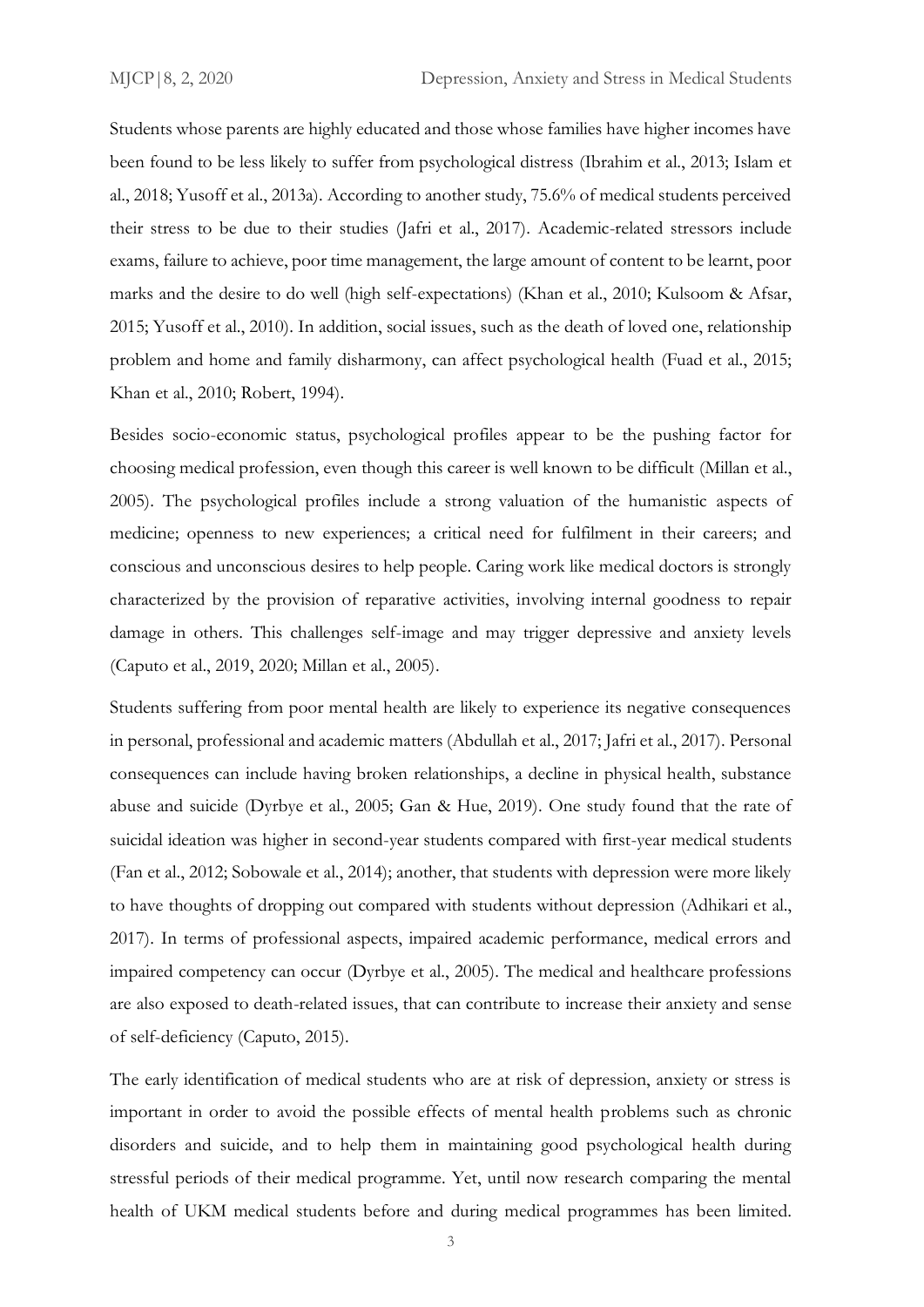Therefore, the objective of this study was to determine both the effect of a medical programme on levels of depression, anxiety and stress among UKM medical students, and associations between psychological health and demographic factors before and during the course.

#### **2. Method**

#### **2.1 Study setting and participants**

A cohort study was conducted with medical programme students in the Faculty of Medicine, Universiti Kebangsaan Malaysia (UKM), during the 2018/2019 academic session. A total of 133 first-year medical students participated, the only additional inclusion criterion being that they had to be Malaysian citizens.

#### **2.2 Data collection**

The students were given clear information about the background of the study and gave their verbal consent to participate; their completion and submission of the questionnaire was considered to be a further declaration of their willingness to participate. After receiving brief instructions from the research assistant, they were given ten minutes to fill in the questionnaire.

Levels of depression, anxiety and stress among the medical students were measured using a validated questionnaire—the Depression Anxiety Stress Scale–21 Item (DASS-21). Data was collected at two different phases during the first-year of the programme: during orientation week (time 0, considered as the baseline measurement) and early in the second semester (time 1), 6 months after the students have started their classes. The data collection was carried out individually. The same student was evaluated twice using the same questionnaire, once upon enrolling in the course (the first day of their admission into the medical programme) and the second assessment was carried out 6 months after the first data collection. During the data entry, the students were matched across time points to determine the changes of their psychological health via statistical analysis. The study was conducted between September 2018 and February 2019.

#### **2.3 Instrument**

DASS-21 is a set of three self-report scales designed to measure levels of depression, anxiety and stress (Henry & Crawford, 2005; Lovibond & Lovibond, 1995; McDowell, 2006). Its validity and reliability among student subjects is well established (McDowell, 2006). The severity of depression, anxiety and stress symptoms was categorised as in Table 1.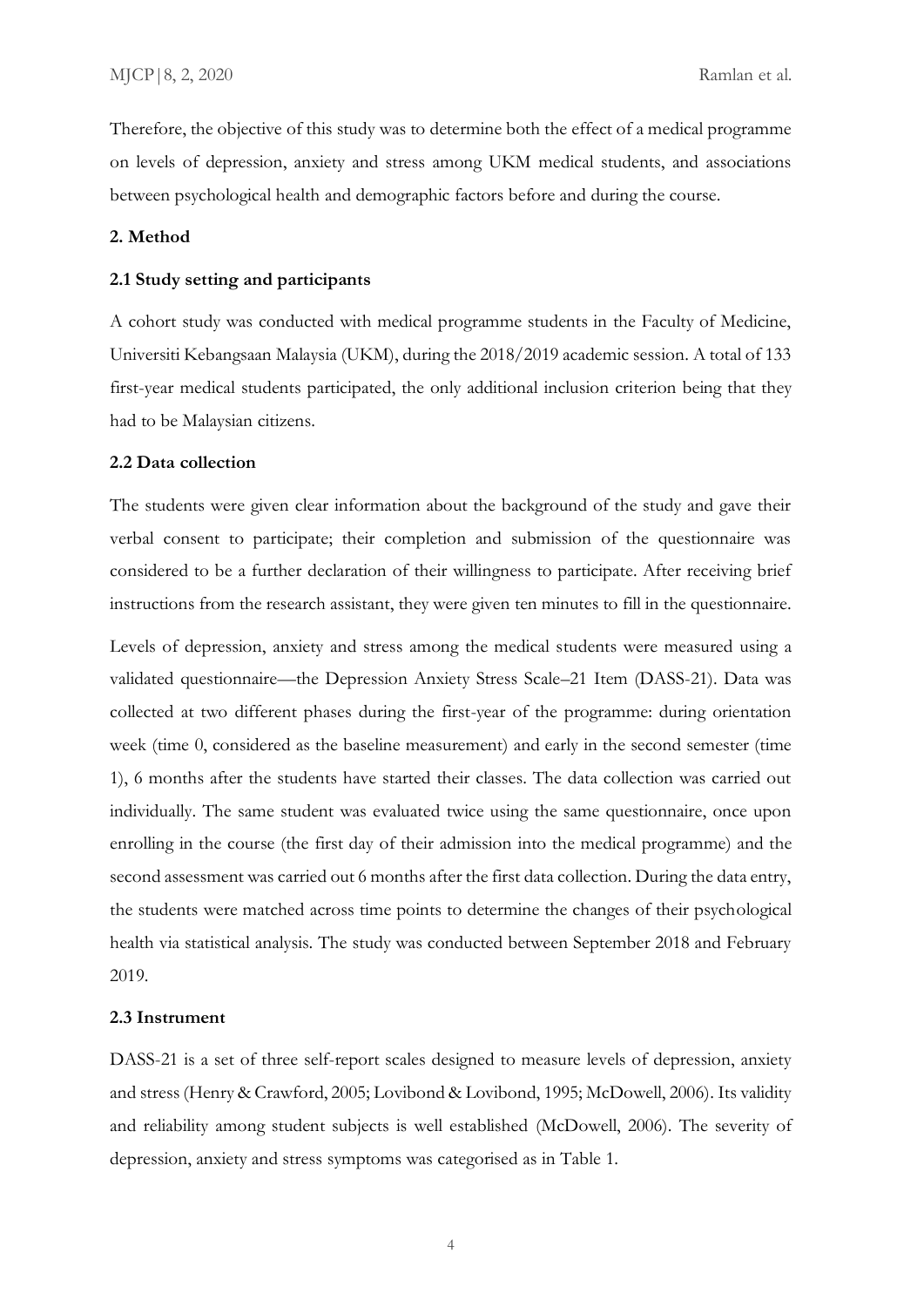The Malay DASS-21 version was used in this study. The translated Malay DASS-21 is reliable and well-adapted for the Malaysian general population (Ramli et al., 2009). It has a total of 21 questions, each of which is measured on a four-point Likert scale. There are three domains in DASS-21; depression, anxiety and stress, in which each domain is measured with seven items separately. The Depression scale assesses dysphoria, hopelessness, devaluation of life, selfdeprecation, lack of interest/involvement, anhedonia, and inertia (Lovibond & Lovibond, 1995). The Anxiety scale assesses autonomic arousal, skeletal muscle effects, situational anxiety, and subjective experience of anxious affect (Lovibond & Lovibond, 1995). The Stress scale assesses difficulty relaxing, nervous arousal, and being easily upset/agitated, irritable/overreactive and impatient (Lovibond & Lovibond, 1995). In completing DASS-21, the individual is required to indicate the presence of symptom over the previous week. Each item is scored from 0 (did not apply to me at all over the last week) to 3 (applied to me very much or most of the time over the last week).

Participants with scores in the normal and mild ranges were classified as 'psychologically unconcerned', while those with scores in the moderate to extremely severe range were classified as 'psychologically distressed' (Saadi et al., 2017).

|               |         |         | Severity  |           |           |  |
|---------------|---------|---------|-----------|-----------|-----------|--|
| Domain        | Normal  | Mild    | Moderate  | Severe    | Extremely |  |
|               |         |         |           |           | severe    |  |
| Depression    | $0 - 9$ | $10-13$ | $14 - 20$ | $21 - 27$ | $28+$     |  |
| Anxiety       | $0 - 7$ | $8-9$   | $10-14$   | $15-19$   | $20+$     |  |
| <b>Stress</b> | $0-14$  | $15-18$ | $19 - 25$ | $26 - 33$ | $34+$     |  |

**Table 1.** The categorisation of depression, anxiety and stress subscale scores

#### **2.4 Statistical analysis**

Data was analysed using the Statistical Package of Social Sciences (SPSS) version 25.0. The subscale scores from DASS-21 were not normally distributed based on the normality tests, namely, the Kolmogorov–Smirnov test and the Shapiro–Wilk test and therefore non-parametric statistics were used. Wilcoxon Signed Ranks Test was performed using paired samples, referring to the particular students that were matched across time points in order to compare their psychological health before and during medical programme. Mann-Whitney U test and Kruskal-Wallis H Test were performed on independent samples to determine the effects of age and race on the students' psychological health over time. The results of the tests were expressed in medians and interquartile ranges (IQR).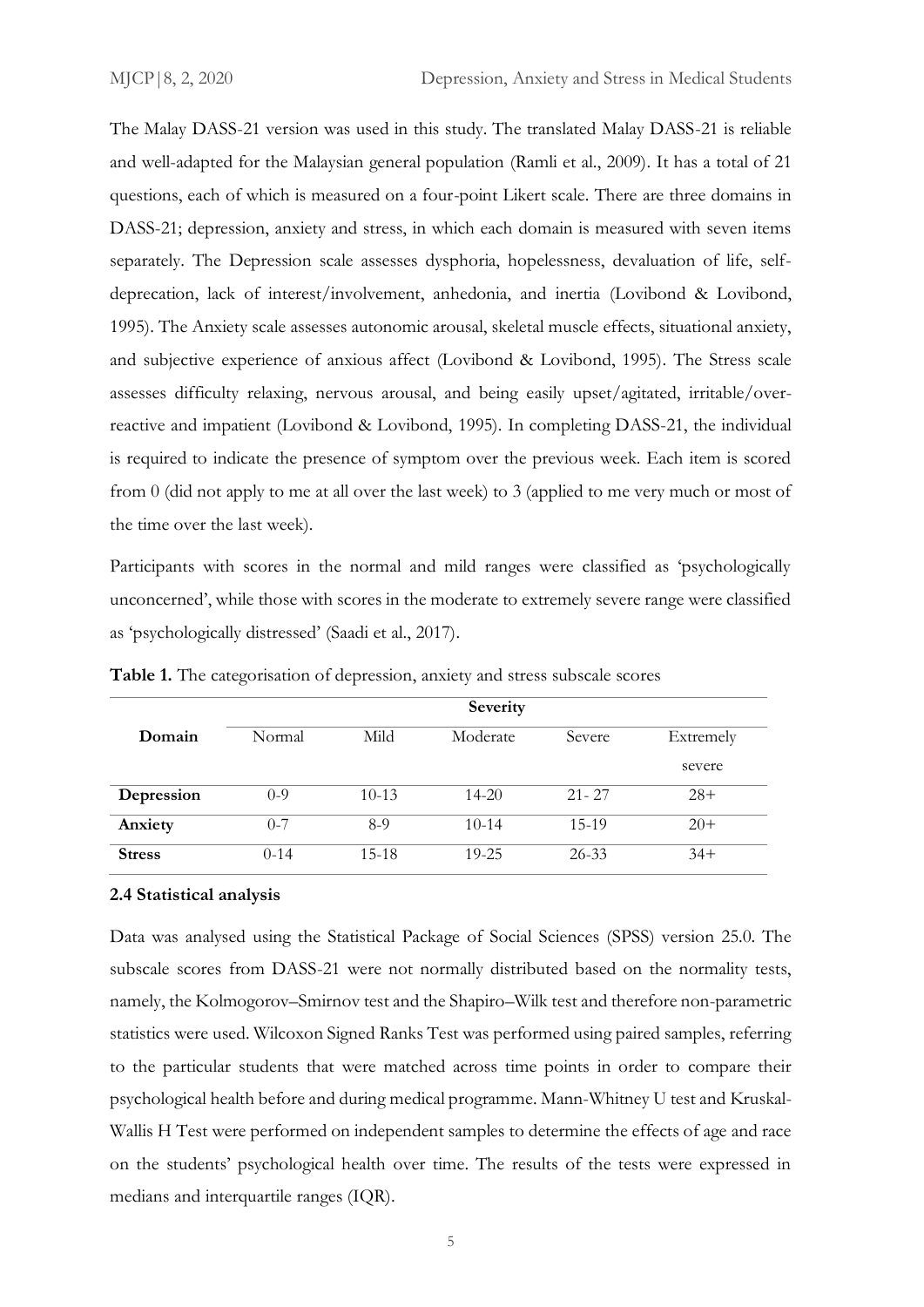#### **3. Results**

Table 2 shows the demographic profiles of the participants ( $N = 133$ ), with information about their gender, race and age. The mean age and standard deviation of the participants were 20.1 and 0.382, respectively. The sample was predominantly female (74.4%). More than half of all the respondents were Malay (60.9%), followed by Indian (18%), Chinese (12%) and Other races (9%). Most of the students were 20 years of age.

**Table 2.** Demographic characteristics of the sample of first-year medical students in Universiti Kebangsaan Malaysia (N = 133).

| Characteristics | Frequency (n, %) |  |  |
|-----------------|------------------|--|--|
| <b>Sex</b>      |                  |  |  |
| Male            | 34(25.6)         |  |  |
| Female          | 99 (74.4)        |  |  |
| Race            |                  |  |  |
| Malay           | 81(60.9)         |  |  |
| <b>Chinese</b>  | 16(12.0)         |  |  |
| Indian          | 24(18.0)         |  |  |
| <b>Others</b>   | 12(9.0)          |  |  |
| Age (years)     |                  |  |  |
| 19              | 2(1.5)           |  |  |
| 20              | 115 (86.5)       |  |  |
| 21              | 15(11.3)         |  |  |
| 22              | 1(0.8)           |  |  |

The depression, anxiety and stress scores at before and during the medical programmes were not normally distributed as the significant values of the Kolmogorov–Smirnov test and the Shapiro-Wilk Test were lower than 0.05. The prevalence of depression, anxiety and stress symptoms before and during the medical programme is summarised in Tables 3−5. The proportion of medical students experiencing unhealthy levels of depression, anxiety and stress (i.e. moderate to extremely severe levels) before starting the medical programme were 7.1%, 42.1% and 7.1%, respectively (Tables 3-5). During the medical programme, the proportion of students with significant depressive symptoms was 18.8% (Table 3). Just over half (50.4%) of the students had significant anxiety symptoms (Table 4), while the proportion reporting unhealthy level of stress was 18.1% (Table 5).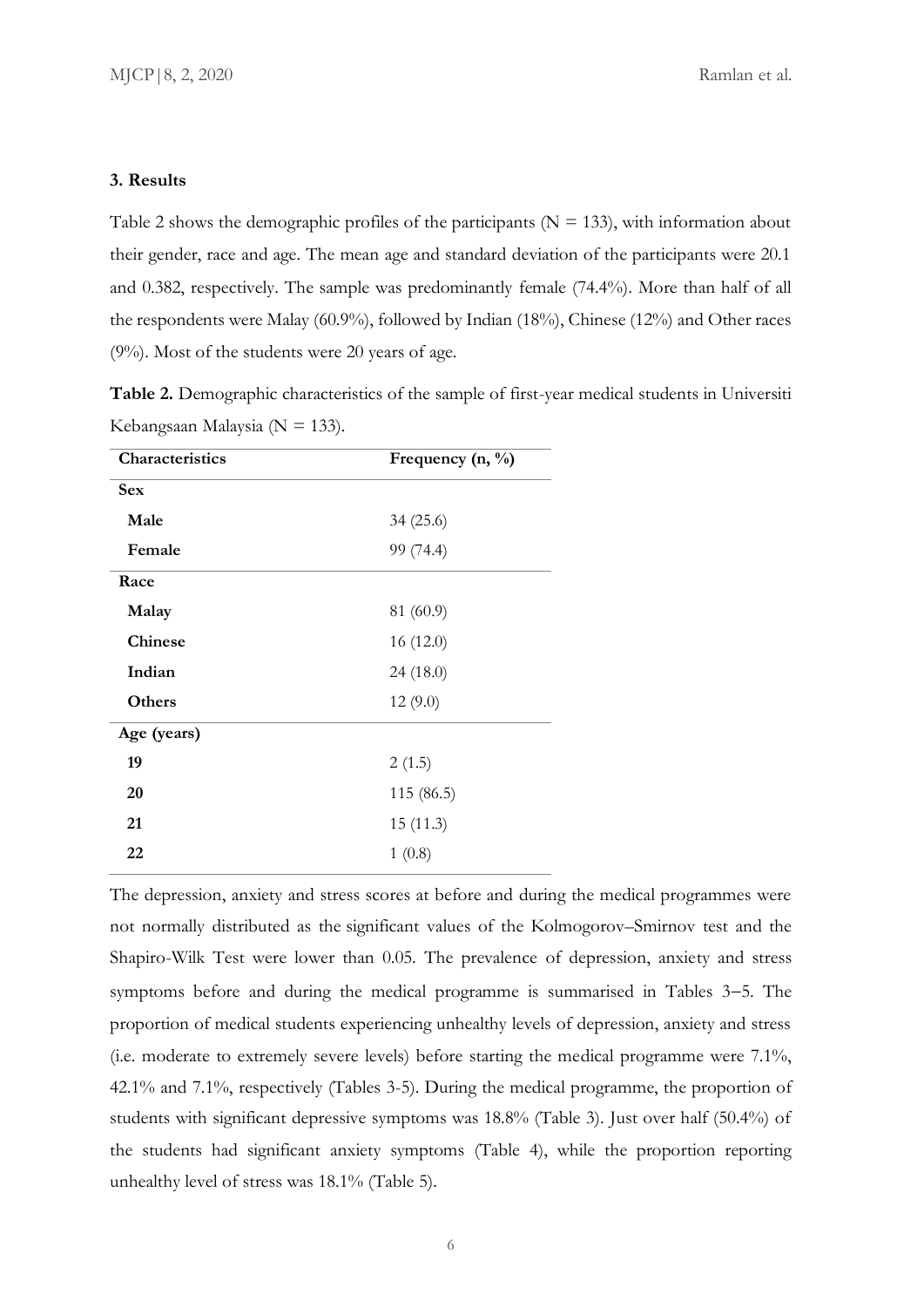**Table 3.** The prevalence of depression among medical students before (time 0) and during (time 1) the medical programme, by level of severity ( $N = 133$ ). Notes:  $N =$  total respondents,  $n_{rc} =$ total participants who responded in full. Time  $0 =$  pre-start, Time  $1 = 6$  months after start of first year.

| Levels of depression    | Frequency $(\% )$        |                          |  |  |
|-------------------------|--------------------------|--------------------------|--|--|
|                         | Time 0 ( $n_{rc}$ = 126) | Time 1 ( $n_{rc}$ = 133) |  |  |
| Normal                  | 96(76.2)                 | 82 (61.7)                |  |  |
| Mild                    | 21(16.7)                 | 26(19.5)                 |  |  |
| Moderate                | 9(7.1)                   | 18 (13.5)                |  |  |
| <b>Severe</b>           | 0(0.0)                   | 5(3.8)                   |  |  |
| <b>Extremely severe</b> | 0(0.0)                   | 2(1.5)                   |  |  |

**Table 4.** The prevalence of anxiety among medical students before (time 0) and during (time 1) the medical programme, by level of severity ( $N = 133$ ). Notes:  $N =$  total respondents,  $n_{rc} =$  total participants who responded in full. Time  $0 =$  pre-start, Time  $1 = 6$  months after start of first year.

| Levels of anxiety       | Frequency $(\%)$         |                          |  |  |
|-------------------------|--------------------------|--------------------------|--|--|
|                         | Time 0 ( $n_{rc}$ = 126) | Time 1 ( $n_{rc}$ = 133) |  |  |
| Normal                  | 61(48.4)                 | 47 (35.3)                |  |  |
| Mild                    | 12(9.5)                  | 19(14.3)                 |  |  |
| Moderate                | 38(30.2)                 | 42(31.6)                 |  |  |
| <b>Severe</b>           | 9(7.1)                   | 9(6.8)                   |  |  |
| <b>Extremely severe</b> | 6(4.8)                   | 16(12.0)                 |  |  |

Table 5. The prevalence of stress among medical students before (time 0) and during (time 1) the medical programme, by level of severity ( $N = 133$ ). Notes:  $N =$  total respondents,  $n_{rc} =$  total participants who responded in full. Time  $0 =$  pre-start, Time  $1 = 6$  months after start of first year.

| Levels of stress        | Frequency $(\%)$          |                          |  |  |
|-------------------------|---------------------------|--------------------------|--|--|
|                         | Time 0 ( $n_{rc} = 126$ ) | Time 1 ( $n_{rc}$ = 133) |  |  |
| Normal                  | 106(84.1)                 | 88 (66.2)                |  |  |
| Mild                    | 11(8.7)                   | 21(15.8)                 |  |  |
| Moderate                | 8(6.3)                    | 15(11.3)                 |  |  |
| <b>Severe</b>           | 1(0.8)                    | 8(6.0)                   |  |  |
| <b>Extremely severe</b> | 0(0.0)                    | 1(0.8)                   |  |  |

The Wilcoxon Signed Ranks Test revealed that median depression scores during the medical programme were significantly higher ( $p \le 0.001$ ) than those observed before the start of the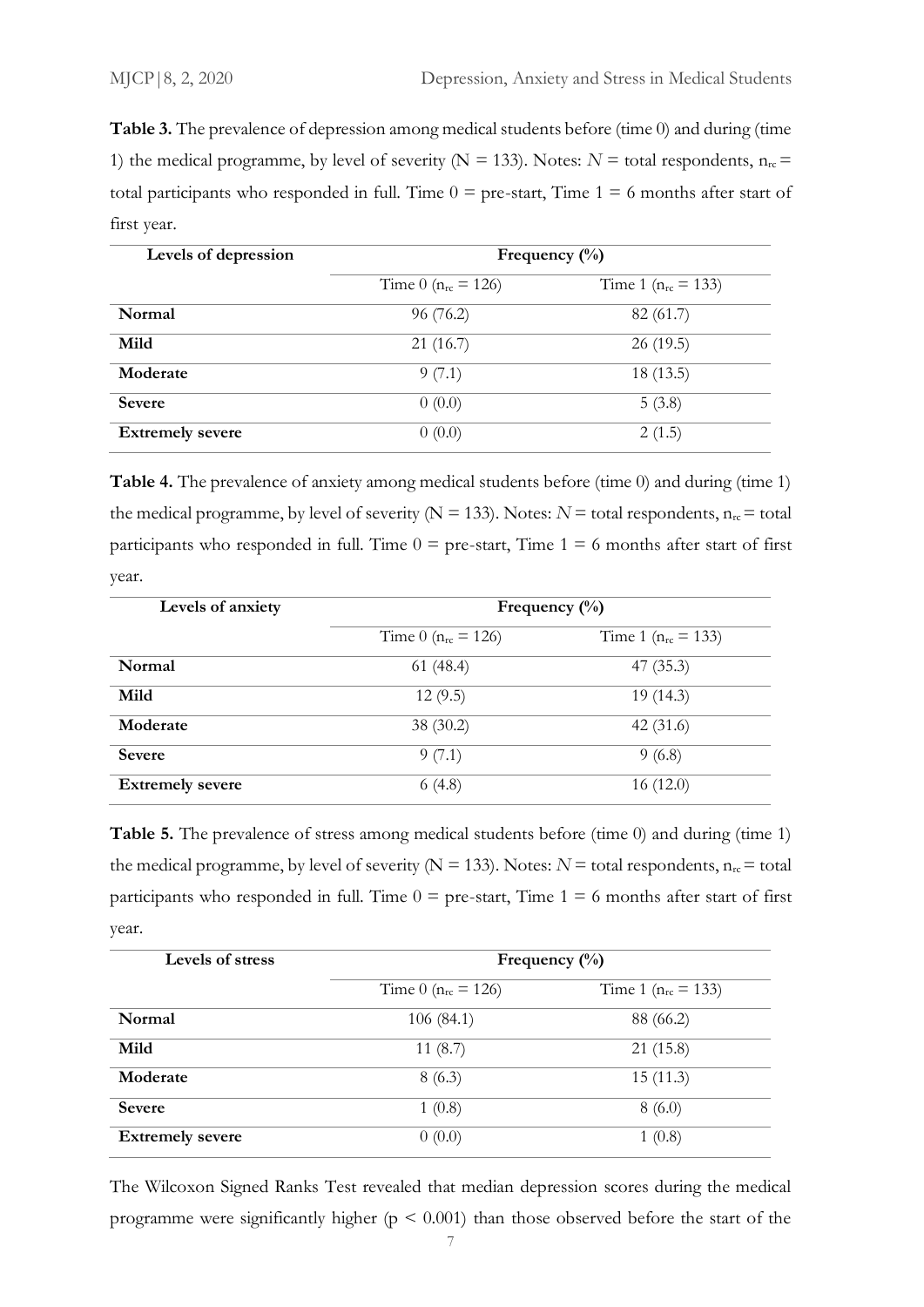medical programme (Table 6). There was also a significant increase in median anxiety scores between the two time points ( $p = 0.025$ ). For the stress subscale, the students' scores during their first year of the medical programme were also significantly higher than they were at the beginning ( $p \leq 0.001$ ).

According to the Mann-Whitney U test results, there was no statistically significant difference between males and females in relation to depression, anxiety or stress scores before or during their first year (Table 7). Nor did we find any effect of race on depression, anxiety or stress symptoms before the start of the medical programme (Table 8). However, early in semester 2 anxiety symptoms had increased ( $p = 0.009$ ); those for depression and stress had not. Post-hoc analysis (Table 8) showed that anxiety scores were significantly lower among the Malay ( $p =$ 0.008) and Chinese ( $p = 0.006$ ) students compared with 'Other race' students.

**Table 6.** Comparison of median scores for depression, anxiety and stress between two intervals (time 0, time 1). The data was measured using Wilcoxon Signed Ranks Test. \* represents the significance level  $p \le 0.05$  (2-tailed). Notes: Time  $0 =$  pre-start, Time  $1 = 6$  months after start of first year.

| Variable      | Median (IQR)      |                     | <b>Wilcoxon Signed Ranks Test</b> |               |
|---------------|-------------------|---------------------|-----------------------------------|---------------|
|               | Time <sub>0</sub> | Time 1              | Z statistics                      | $\rho$ value  |
| Depression    | 6.0(2.0, 9.5)     | 8.0(4.0, 12.0)      | $-4.263$                          | $\leq 0.001*$ |
| Anxiety       | 8.0(4.0, 14.0)    | 8.0(6.0, 14.0)      | $-2.235$                          | $0.025*$      |
| <b>Stress</b> | 10.0 (6.0, 14.0)  | $12.0\ (8.0, 16.0)$ | $-4.783$                          | $\leq 0.001*$ |

**Table 7.** Effect of gender on depression, anxiety and stress in medical students. The association between variables was measured using the Mann Whitney Test.

|                | Variable         | Median (IQR) |        | <b>Mann Whitney Test</b> |           |
|----------------|------------------|--------------|--------|--------------------------|-----------|
|                |                  | Male         | Female | Z statistics             | $p$ value |
| Before medical | Depression score | 4(7)         | 6(8)   | $-1.292$                 | 0.196     |
| programme      | Anxiety score    | 7(11)        | 8(10)  | $-0.125$                 | 0.901     |
|                | Stress score     | 10(10)       | 10(8)  | $-0.268$                 | 0.788     |
| During medical | Depression score | 8(7)         | 8(6)   | $-1.331$                 | 0.183     |
| programme      | Anxiety score    | 11(9)        | 8(6)   | $-0.939$                 | 0.348     |
|                | Stress score     | 14(9)        | 12(8)  | $-1.446$                 | 0.148     |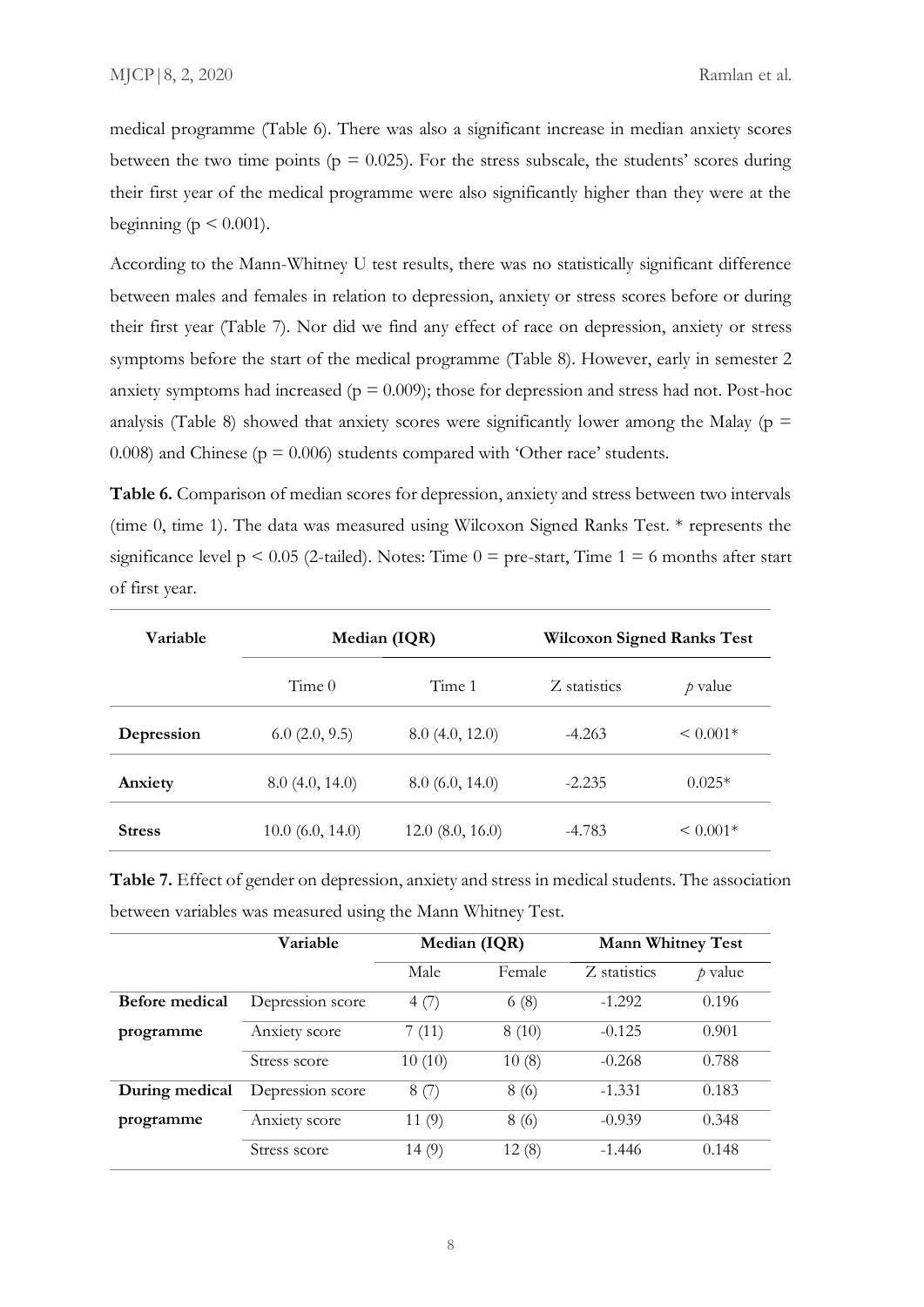**Table 8.** Effect of race on depression, anxiety and stress in medical students. The association between variables was measured using the Kruskal−Wallis test and post-hoc analysis, Mann Whitney Test.  $*$  represents the significance level  $p \le 0.05$  (2-tailed).

|            |               | Median (IQR) |        |        |        | <b>Kruskal Wallis Test</b> |           |
|------------|---------------|--------------|--------|--------|--------|----------------------------|-----------|
|            | Variable      | Malay        | Chines | Indian | Other  | Z statistics               | $p$ value |
|            |               |              | e      |        |        |                            |           |
| Before the | Depression    | 6(8)         | 4(7)   | 5(6)   | 2(12)  | 0.928(3)                   | 0.819     |
| medical    | score         |              |        |        |        |                            |           |
| programme  | Anxiety       | 7(8)         | 6(11)  | 7(9)   | 12(10) | 2.029(3)                   | 0.566     |
|            | score         |              |        |        |        |                            |           |
|            | <b>Stress</b> | 10(10)       | 8(11)  | 12(8)  | 12(6)  | 1.826(3)                   | 0.609     |
|            | score         |              |        |        |        |                            |           |
| During the | Depression    | 8(7)         | 4(8)   | 8(6)   | 8(8)   | 3.285(3)                   | 0.350     |
| medical    | score         |              |        |        |        |                            |           |
| programme  | Anxiety       | 8(6)         | 6(8)   | 13(14) | 14(10) | 11.694(3)                  | $0.009*$  |
|            | score         |              |        |        |        |                            |           |
|            | <b>Stress</b> | 12(6)        | 12(9)  | 13(12) | 14(8)  | 0.878(3)                   | 0.831     |
|            | score         |              |        |        |        |                            |           |

|                      |         | Median (IQR) | <b>Mann Whitney Test</b> |           |  |
|----------------------|---------|--------------|--------------------------|-----------|--|
| Variable             | Race    |              | Z statistics             | $p$ value |  |
| <b>Anxiety</b> score | Malay   | 8(6)         | $-1.457$                 | 0.145     |  |
|                      | Chinese | 6(8)         |                          |           |  |
|                      | Malay   | 8(6)         | $-1.647$                 | 0.099     |  |
|                      | Indian  | 13(14)       |                          |           |  |
|                      | Chinese | 6(8)         | $-2.085$                 | 0.037     |  |
|                      | Indian  | 13(14)       |                          |           |  |
|                      | Malay   | 8 (6)        | $-2.669$                 | $0.008*$  |  |
|                      | Other   | 14(10)       |                          |           |  |
|                      | Chinese | 6(8)         | $-2.764$                 | $0.006*$  |  |
|                      | Other   | 14(10)       |                          |           |  |
|                      | Indian  | 13(14)       | $-0.731$                 | 0.465     |  |
|                      | Other   | 14(10)       |                          |           |  |

### **4. Discussion**

The main findings of this study are the significant increases in depression, anxiety and stress symptoms among UKM medical students after starting their medical programme. Unhealthy level of anxiety was observed to be highly prevalent, compared with depression and stress, at both time intervals. Moreover, the association between anxiety and race appeared to be significant during the medical programme.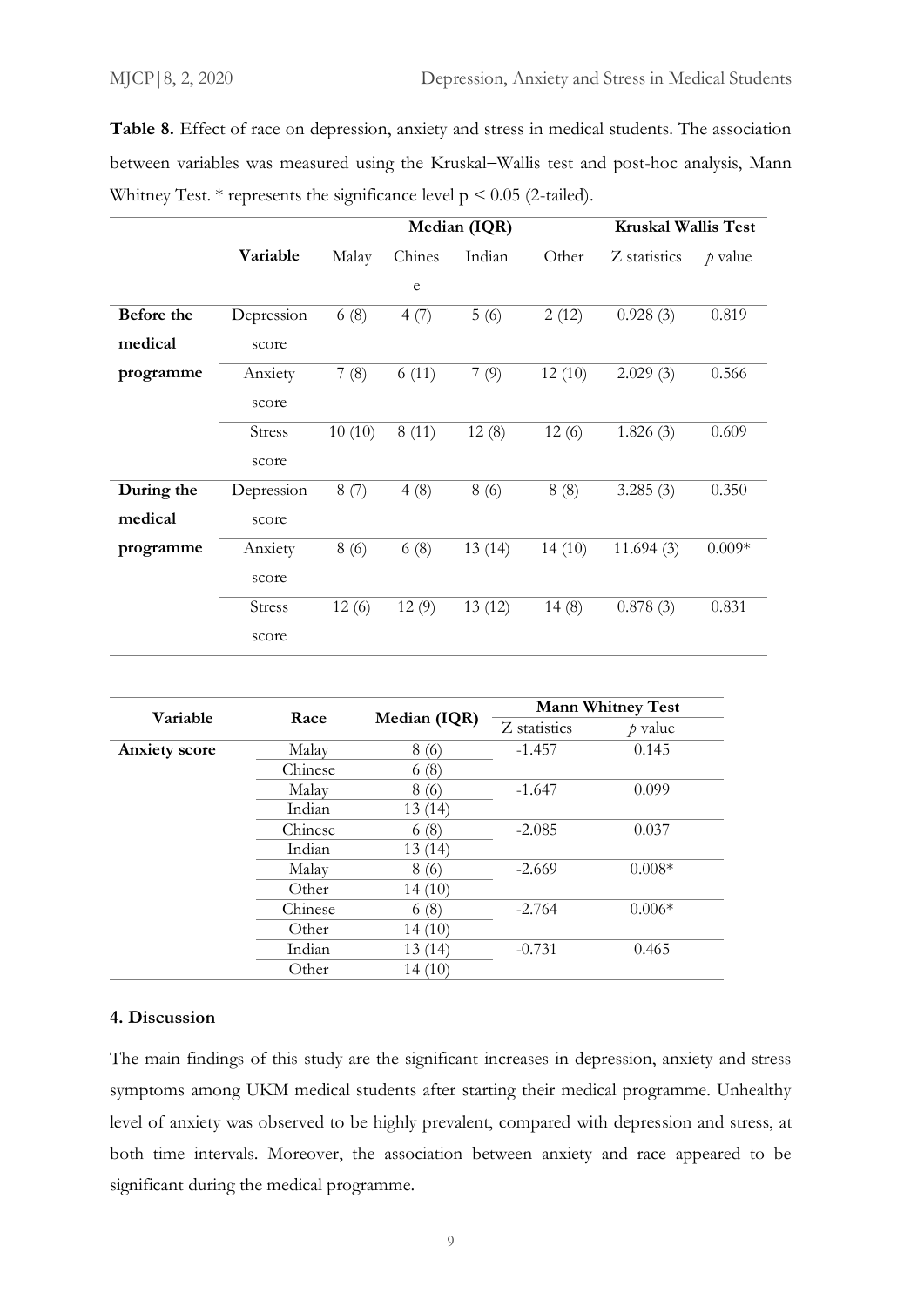There have been a number of cohort studies investigating the prevalence of depression, anxiety and stress during medical study programmes (including the pre-clinical and clinical years). Depression, anxiety and stress have all been found to increase significantly among medical students across the years of their studies (Aktekin et al., 2001; Clark & Zeldow, 1988; Niemi & Vainioma, 2006). However, one study demonstrated that the psychological morbidity of medical students was not affected as the years of study increased (Guthrie et al., 1998). Another found that during the first year of a medical programme, depression, anxiety and stress symptoms were significantly increased at the midpoint of the first year compared with the beginning (Yusoff et al., 2013c). The present study shows a similar finding, suggesting that embarking on a medical programme marks a stressful transitional period that can cause a person to become more vulnerable to mental health problems. Medical students were reported to have greater risk of physical and mental health problems than non-medical students due to the academic stress (Al-Dabal et al., 2010). Academic aspects act as major stressors among medical students, for example examinations, poor time management, insufficient time for revision and the inability to cope with huge amounts of syllabus work (Yee & Yusoff, 2013; Yusoff et al., 2010). Living in a hostel with one's course mates may also create a competitive environment for certain students, causing them to push themselves to a greater extent to the detriment of their mental health. Health-promoting coping strategies, such as participating in social and sport activities in university, should be organised for medical students to prevent their psychological symptoms becoming worse as their years of study mount up.

This study found that among the psychological distress symptoms examined, anxiety was the most prevalent before and during the first year of a medical programme. The prevalence of unhealthy level of anxiety among UKM medical students appears to be lower than that reported among Universiti Sains Malaysia medical students prior to their medical programme (Yusoff et al., 2013b, 2013c). Between 41.1% to 56.7% of medical students in other institutions have been found to experience unhealthy anxiety level during their medical programmes (Fuad et al., 2015; Yusoff et al., 2013b); the prevalence of unhealthy anxiety level in the present study fell within that range. One possible reason for this high prevalence of anxiety is that the students were overly concerned about how well they would perform in the first year of their course and whether their academic performance would meet the high expectations of their families. Such worries about the future and fear of poor performance could have contributed to raising their anxiety. These two factors are related to the concept of reparation. Reparation refers to the capacity to effectively remedy to career challenges and failures by relying on one's own efforts and personal involvement and enrichment so in turn enhancing career adjustment (Caputo et al., 2019). The role of students' representations about their capacities to face future internship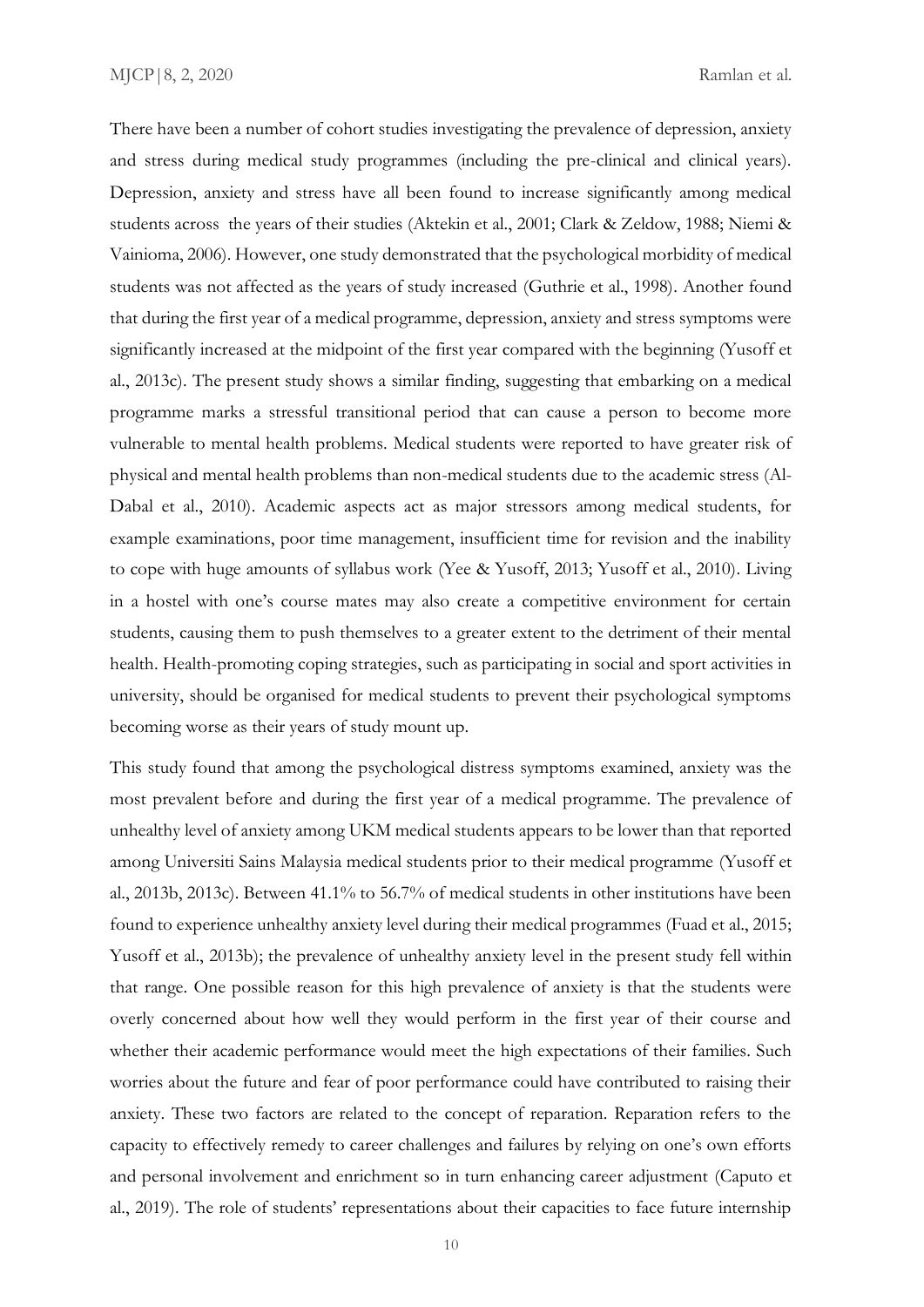and practical experiences should be expanded, so that they are well-prepared and able to maintain good psychological health during stressful period (Langher et al., 2014).

Our study showed no significant difference in levels of depression, anxiety or stress between male and female students at either of the two time points. This is in keeping with the majority of previous studies (Clark & Zeldow, 1988; Heinen et al., 2017; Smith et al., 2007; Yusoff et al., 2013b). However, a few studies have found female students to be significantly more anxious and distressed compared with male students (Abdallah & Gabr, 2014; Adhikari et al., 2017). Interestingly, another reported no gender differences in stress-coping strategies, for example seeking social and emotional support from loved ones, denial, self-criticism, and using behavioural and cognitive approaches to handle stressful situation (Monteiro et al., 2014). Thus, one possible explanation for our finding is that the male and female students were applying similar strategies for overcoming psychological distress.

Before starting the medical programme, race did not differentially influence our students' psychological health. This result contradicts that of a previous study which found the main factor associated with depression, anxiety and stress to be race (Yusoff et al., 2013b). A possible explanation for this could be that the different educational paths of students of different races, such as pre-university and A-levels educations, have differentially strengthened their maturity and ability to deal with psychological pressure. Interestingly, six months into the course race was found to be associated with anxiety but not significantly so with stress or depression; a finding that is in line with previous data (Yusoff et al., 2013a). In the present study, medical students of other races had higher anxiety symptoms than those of the Malay and the Chinese students. Medical students of other races could perceive a greater social pressure regarding their role based on expectations and demands from the general population (Caputo, 2013). In addition, a study in the USA found that African-American medical students were at greater risk for depressive symptoms and anxiety compared with white students at the start of their firstyear medical programme (Hardeman et al., 2015). The present study may suggest that embarking on a medical study programme may cause cultural factors to exert significant impact on the psychological health of medical students. However, this is primarily hypothetical as the comparison between cultural background is not being studied in this study.

This study has several limitations. First, other factors associated with psychological health, such as parents' educational level, financial issues and the social relationships of medical students should be identified in order to try to explain why depression, anxiety and stress symptoms increase during the first year of medical programmes. Second, since DASS-21 is a self-report questionnaire, there may have been some degree of participant response bias (or social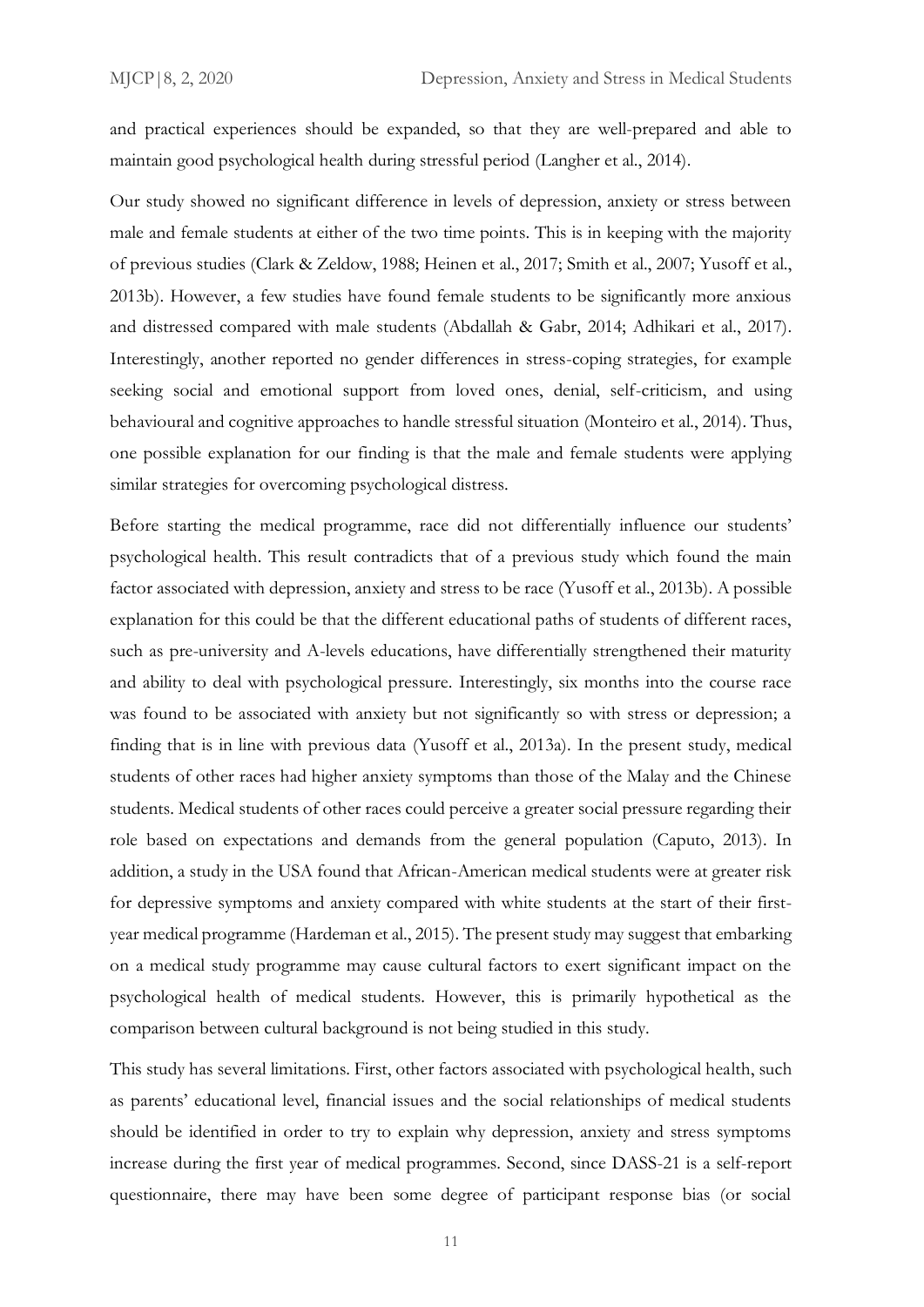desirability) in which the participants tend to respond positively towards questions instead of respond based on their true thought or feeling (Grimm, 2010). Self-report method relies on the honesty of the participants when answering the questionnaire. Besides that, there is possibility that the participants could misinterpret or misunderstand the particular questions (Hoskin, 2012). This study also does not have a comparison group according to a counterfactual perspective that does not consent to make causal inferences.

#### **5. Conclusion**

The medical students in this study experienced higher levels of depression, anxiety and stress symptoms during their medical programme compared with at the start of the programme. The prevalence of unhealthy anxiety level was higher than that of depression or stress at both phases of the medical programme examined. Race served as a significant factor affecting anxiety during the course. As a recommendation, the mental health of medical students should be monitored in every year of study to prevent the possible negative effects of mental illness. A series of wellness programmes should also be organised to improve levels of mental health literacy among the medical students of UKM. This study could also potentially highlights the relevance of considering psychological factors for promoting students' career adaptability and for potential career interventions in academic settings (Bocciardi et al., 2017; Langher et al., 2018).

### **Acknowledgement**

This study was supported by fundings from Universiti Kebangsaan Malaysia (KRA-2018-033).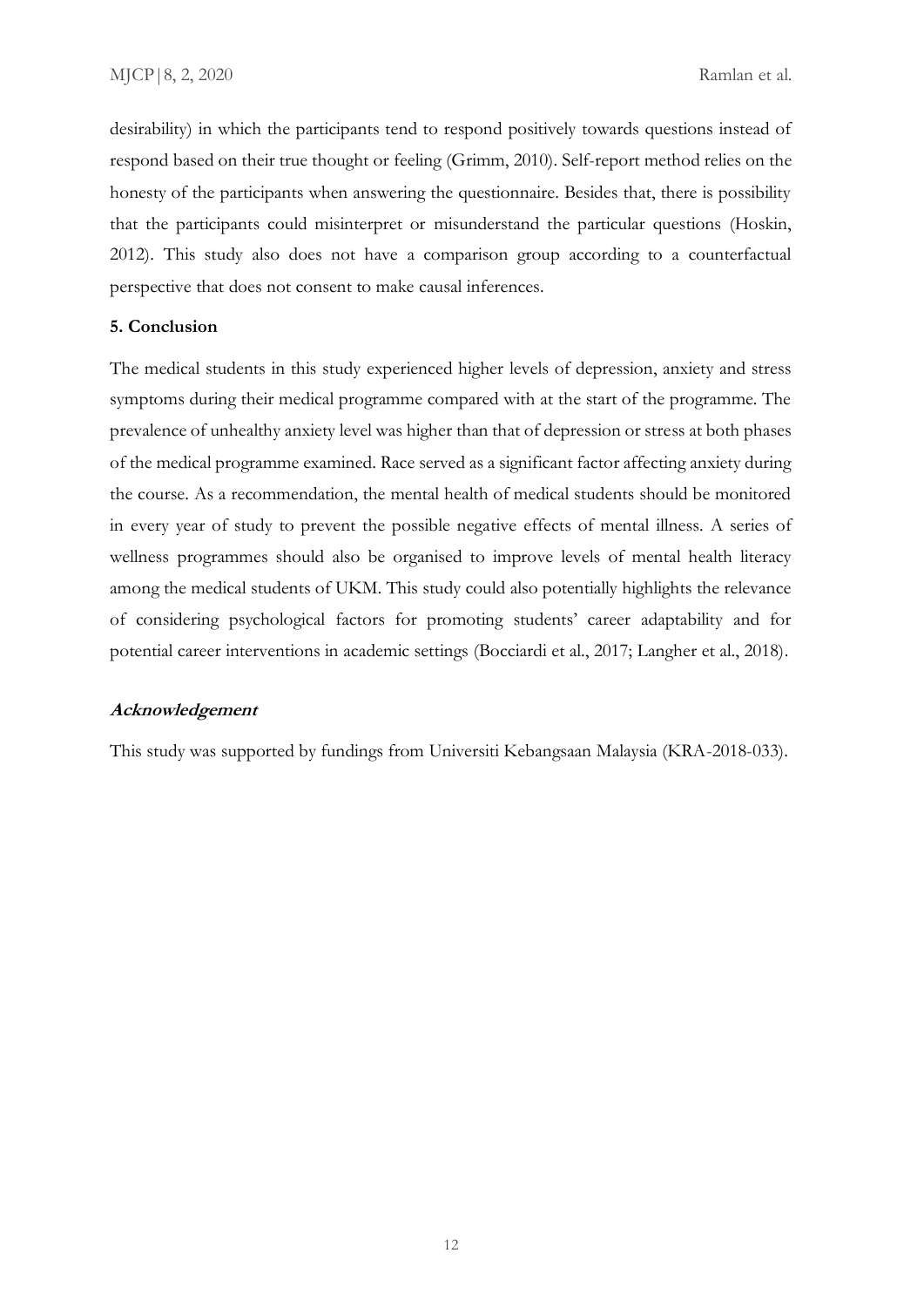#### **References**

- 1. Abdallah, A. R., & Gabr, H. M. (2014). Depression , anxiety and stress among first year medical students in an Egyptian public university. *International Research Journal of Medicine and Medical Sciences, 2*(1), 11–19.
- 2. Abdullah, N., Adebayo-Shonubi, O., & Alam, A. T. V. (2017). Stressors contributing to depression among first year medical student. *Journal of Human Capital Development, 10*(2), 15–25.
- 3. Adhikari, A., Dutta, A., Sapkota, S., Chapagain, A., Aryal, A., & Pradhan, A. (2017). Prevalence of poor mental health among medical students in Nepal : a cross-sectional study. *BMC Medical Education, 17*(232), 1– 7. https://doi.org/10.1186/s12909-017-1083-0
- 4. Aktekin, M., Karaman, T., Senol, Y. Y., Erdem, S., Erengin, H., & Akaydin, M. (2001). Anxiety , depression and stressful life events among medical students: a prospective study in Antalya , Turkey. *Medical Education, 35*, 12–17[. https://doi.org/10.1046/j.1365-2923.2001.00726.x.](https://doi.org/10.1046/j.1365-2923.2001.00726.x)
- 5. Al-Dabal, B. K., Koura, M. R., Rasheed, P., Al-Sowielem, L., & Makiki, S. M. (2010). A comparative study of perceived stress among female medical and non-medical university students in Dammam, Saudi Arabia. *Sultan Qaboos University Medical Journal, 10*(2), 231–240.
- 6. Bacchi, S., & Licinio, J. (2014). Qualitative literature review of the prevalence of depression in medical students compared to students in non-medical degrees. *Academic Psychiatry, 39*(3), 293–299. <https://doi.org/10.1007/s40596-014-0241-5>
- 7. Beckner, V. E. (2004). The effects of stress on different stages of memory [Doctoral dissertation, University of Texas]. University of Texas Repository. <https://repositories.lib.utexas.edu/bitstream/handle/2152/1188/becknerve85191.pdf>
- 8. Bocciardi, F., Caputo, A., Fregonese, C., Langher, V., & Sartori, R. (2017). Career adaptability as a strategic competence for career development An exploratory study of its key predictors. *European Journal of Training and Development, 41*(1), 67–82[. https://doi.org/10.1108/EJTD-07-2016-0049](https://doi.org/10.1108/EJTD-07-2016-0049)
- 9. Caputo, A. (2013). Health demand in primary care context: What do people think about physicians? *Psychology, Health & Medicine, 18*(2), 37–41.<https://doi.org/10.1080/13548506.2012.687828>
- 10. Caputo, A. (2015). Trends of psychology-related research on euthanasia : a qualitative software-based thematic analysis of journal abstracts. Psychology, *Health & Medicine*, 20(7), 858–869. <https://doi.org/10.1080/13548506.2014.993405>
- 11. Caputo, A., Fregonese, C., & Langher, V. (2019). Development and validation of the Dynamic Career Scale ( DCS ): a psychodynamic conceptualization of career adjustment. *International Journal for Educational and Vocational Guidance,* 20[. https://doi.org/10.1007/s10775-019-09403-5](https://doi.org/10.1007/s10775-019-09403-5)
- 12. Caputo, A., Fregonese, C., & Langher, V. (2020). The effectiveness of psychodynamic career counselling : a randomised control trial on the PICS programme. *Psychodynamic Practice,* 1–30. <https://doi.org/10.1080/14753634.2020.1745676>
- 13. Clark, D. C., & Zeldow, P. B. (1988). Vicissitudes of depressed mood four years of medical school. *The Journal of the American Medical Association, 260*(17), 2521–2528[. https://doi.org/10.1001/jama.1988.03410170069036](https://doi.org/10.1001/jama.1988.03410170069036)
- 14. Dendle, C., Baulch, J., Pellicano, R., Hay, M., Lichtwark, I., Ayoub, S., Clarke, D. M., Morand, E. F., Kumar, A., Leech, M., & Horne, K. (2018). Medical student psychological distress and academic performance. *Medical Teacher, 40*(12), 1–7[. https://doi.org/10.1080/0142159X.2018.1427222](https://doi.org/10.1080/0142159X.2018.1427222)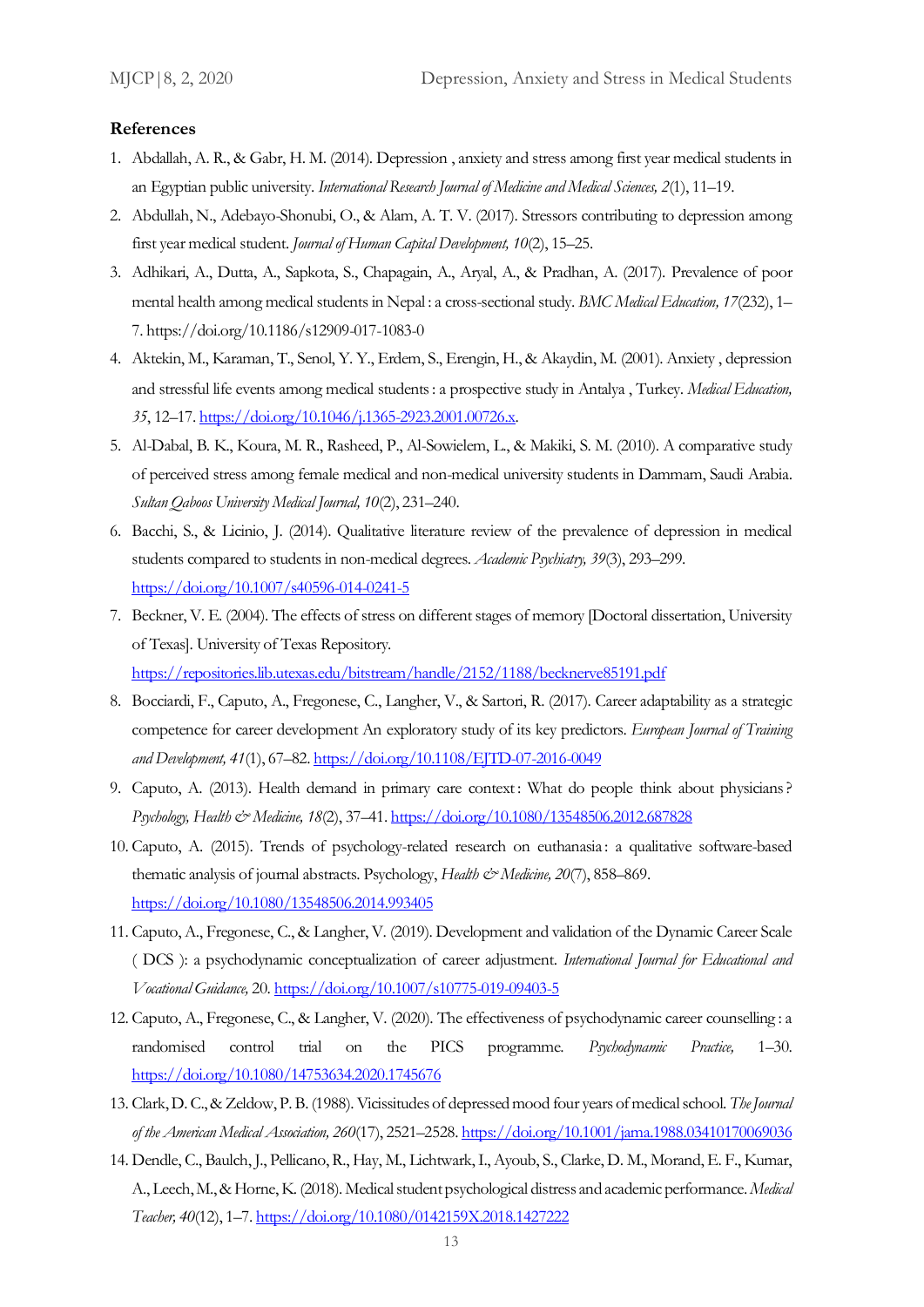- 15. Dyrbye, L. N., Thomas, M. R., & Shanafelt, T. D. (2005). Medical student distress: causes, consequences, and proposed solutions. *Mayo Clinic Proceedings, 80*(12), 1613–1622.
- 16. Fan, A. P. C., Kosik, R. O., Mandell, G. A., Tran, D. T. P., Cheng, H., Chen, C. H., Su, T.-P., & Chiu, A. W. (2012). Suicidal ideation in medical students: who is at risk ? *Annals Academy of Medicine, 41*, 377–382.
- 17. Fuad, M. D. F., Al-zurfi, B. M. N., Abdalqader, M. A., Baobaid, M. F., Einajeh, M., Ariffin, I. A., & Abdullah, M. R. (2016). Prevalence and risk factors of depression among medical students in a Malaysian private university. *Malaysian Journal of Public Health Medicine 2016, 16*(3), 87–92.
- 18. Fuad, M. D. F., Lye, M. S., Ibrahim, N., Ismail, S. I. F., & Kar, P. C. (2015). Prevalence and risk factors of stress , anxiety and depression among preclinical medical students in Universiti Putra Malaysia in 2014. *International Journal of Collaborative Research on Internal Medicine & Public Health, 7*(1), 1–12.
- 19. Gan, G., & Hue, Y. (2019). Anxiety, depression and quality of life of medical students in Malaysia. *Medical Journal of Malaysia, 74*(1), 57–61.
- 20. Grimm, P. (2010). Social desirability bias. In *Wiley International Encyclopedia of Marketing* (Issue 1999, p. 1). John Wiley & Sons Ltd[. https://doi.org/10.1002/9781444316568.wiem02057](https://doi.org/10.1002/9781444316568.wiem02057)
- 21. Guthrie, E., Black, D., Bagalkote, H., Shaw, C., Campbell, M., & Creed, F. (1998). Psychological stress and burnout in medical students: a five-year prospective longitudinal study. *Journal of the Royal Society of Medicine, 91,* 237–243[. https://doi.org/10.1177/014107689809100502](https://doi.org/10.1177/014107689809100502)
- 22. Hardeman, R. R., Przedworski, J. M., Burke, S. E., Burgess, D. J., Phelan, S. M., Dovidio, J. F., Nelson, D., Rockwood, T., & Ryn, M. van. (2015). Mental well-being in first year medical students: a comparison by race and gender. *J Racial Ethn Health Disparities, 2*(3), 403–413.<https://doi.org/10.1007/s40615-015-0087-x>
- 23. National Institute of Mental Health. (2018). Depression. <https://www.nimh.nih.gov/health/topics/depression/index.shtml>
- 24. Heinen, I., Bullinger, M., & Kocalevent, R. (2017). Perceived stress in first year medical students associations with personal resources and emotional distress. *BMC Medical Education, 17*(4), 1–14. <https://doi.org/10.1186/s12909-016-0841-8>
- 25. Henry, J. D., & Crawford, J. R. (2005). The short-form version of the Depression Anxiety Stress Scales ( DASS-21 ): Construct validity and normative data in a large non-clinical sample. *British Journal of Clinical Psychology, 44*, 227–239[. https://doi.org/10.1348/014466505X29657](https://doi.org/10.1348/014466505X29657)
- 26. Hoskin, R. (2012, March 3). *The dangers of self-report*. Science Brainwaves. <https://www.sciencebrainwaves.com/the-dangers-of-self-report/>
- 27.Ibrahim, A. K., Kelly, S. J., & Glazebrook, C. (2013). Socioeconomic status and the risk of depression among UK higher education students. *Social Psychiatry and Psychiatric Epidemiology, 48*, 1491–1501. <https://doi.org/10.1007/s00127-013-0663-5>
- 28.Islam, A. M., Low, W. Y., Tong, W. T., Choo, C., Yuen, W., & Abdullah, A. (2018). Factors associated with depression among university students in Malaysia : a cross-sectional study. *The 2nd International Meeting of Public Health 2016,* 415–427[. https://doi.org/10.18502/kls.v4i4.2302](https://doi.org/10.18502/kls.v4i4.2302)
- 29. Jafri, S. A. M., Zaidi, E., Aamir, I. S., Aziz, H. W., Imad-ud-Din, & Shah, M. A. H. (2017). Stress level comparison of medical and non-medical students: a cross sectional study done at various professional colleges in Karachi , Pakistan. *Acta Psychopathologica, 3*(2), 1–6[. https://doi.org/10.4172/2469-6676.100080](https://doi.org/10.4172/2469-6676.100080)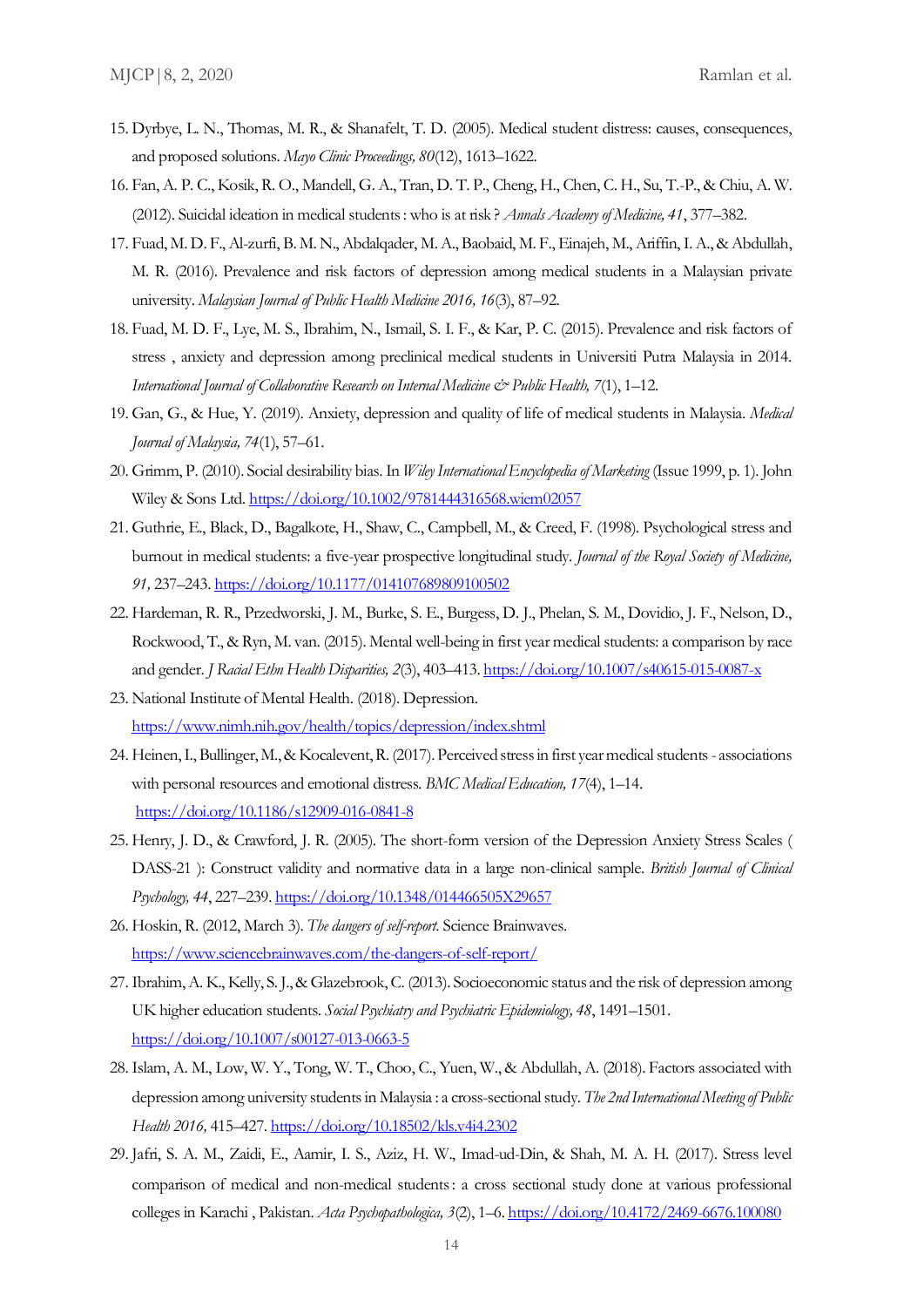- 30. Khan, T. M., Sulaiman, S. A., & Hassali, M. A. (2010). Mental health literacy towards depression among nonmedical students at a Malaysian university. *Mental Health in Family Medicine, 7*, 27–35.
- 31. Kulsoom, B., & Afsar, N. A. (2015). Stress , anxiety , and depression among medical students in a multiethnic setting. *Neuropsychiatric Diseases and Treatment, 11*, 1713–1722[. https://doi.org/10.2147/NDT.S83577](https://doi.org/10.2147/NDT.S83577)
- 32. Langher, V., Brancadoro, B., D'Angelo, M., & Caputo, A. (2014). Imagining future internship in professional psychology : a study on university students ' representations. *Universitas Psychologica, 13*(4), 1589–1601. <https://doi.org/10.11144/Javeriana.UPSY13-4.ifip>
- 33. Langher, V., Nannini, V., & Caputo, A. (2018). What do university or graduate students need to make the cut? A meta-analysis on career intervention effectiveness. *Journal of Educational , Cultural and Psychological Studies, 17.* <https://doi.org/10.7358/ecps-2018-017-lang>
- 34. Lovibond, S. H., & Lovibond, P. F. (1995). *Manual for the depression anxiety stress scales* (2nd ed.). Psychology Foundation of Australia.
- 35. Martino, G., Langher, V., Cazzato, V., & Vicario, C. M. (2019). Editorial : Psychological factors as determinants of medical conditions. *Frontiers in Psychology, 10*, 1–3. <https://doi.org/10.3389/fpsyg.2019.02502>
- 36. McDowell, I. (2006). Measuring health : a guide to rating scales and questionnaires third edition (3rd ed.). Oxford University Press.
- 37. Merlo, E. M. (2019). Opinion Article: The role of psychological features in chronic diseases, advancements and perspectives Emanuele. *Mediterranean Journal of Clinical Psychology, 7*(3), 1–6. <https://doi.org/10.6092/2282-1619/2019.7.2341>
- 38. Merriam-Webster. (2012). Anxiety. Merriam-Webster Online Dictionary. <https://www.merriam-webster.com/dictionary/anxiety>
- 39. Millan, L. R., Azevedo, R. S., Rossi, E., Marco, O. L. N. De, Millan, M. P. B., & Arruda, P. C. V. De. (2005). What is behind a student's choice for becoming a doctor? *Clinics, 60*(2), 143–150. <https://doi.org/10.1590/s1807-59322005000200011>
- 40. Monteiro, N. M., Balogun, S. K., & Oratile, K. N. (2014). Managing stress: the influence of gender , age and emotion regulation on coping among university students in Botswana. *International Journal of Adolescence and Youth, 19*(2), 153–173.<https://doi.org/10.1080/02673843.2014.908784>
- 41. Moutinho, I. L. D., Maddalena, N. D. C. P., Roland, R. K., Lamas, A., Lucchetti, G., Tibirica, S. H. C., Ezequiel, O. S., & Lucchetti, G. (2017). Depression , stress and anxiety in medical students: A cross-sectional comparison between students from different semesters. *Revista Da Associacao Medica Bras, 63*(1), 21–28. <https://doi.org/10.1590/1806-9282.63.01.21>
- 42. Niemi, P. M., & Vainioma, P. T. (2006). Medical students ' distress quality , continuity and gender differences during a six-year medical programme. *Medical Teacher, 28*(2), 136–141. <https://doi.org/10.1080/01421590600607088>
- 43. Pacheco, P., Giacomin, H. T., Tam, W. W., Ribeiro, B., Arab, C., Bezerra, I. M., & Pinasco, G. C. (2017). Mental health problems among medical students in Brazil : a systematic review and meta-analysis. *Revista Brasileira de Psiquiatria, 39*, 369–378[. https://doi.org/10.1590/1516-4446-2017-2223](https://doi.org/10.1590/1516-4446-2017-2223)